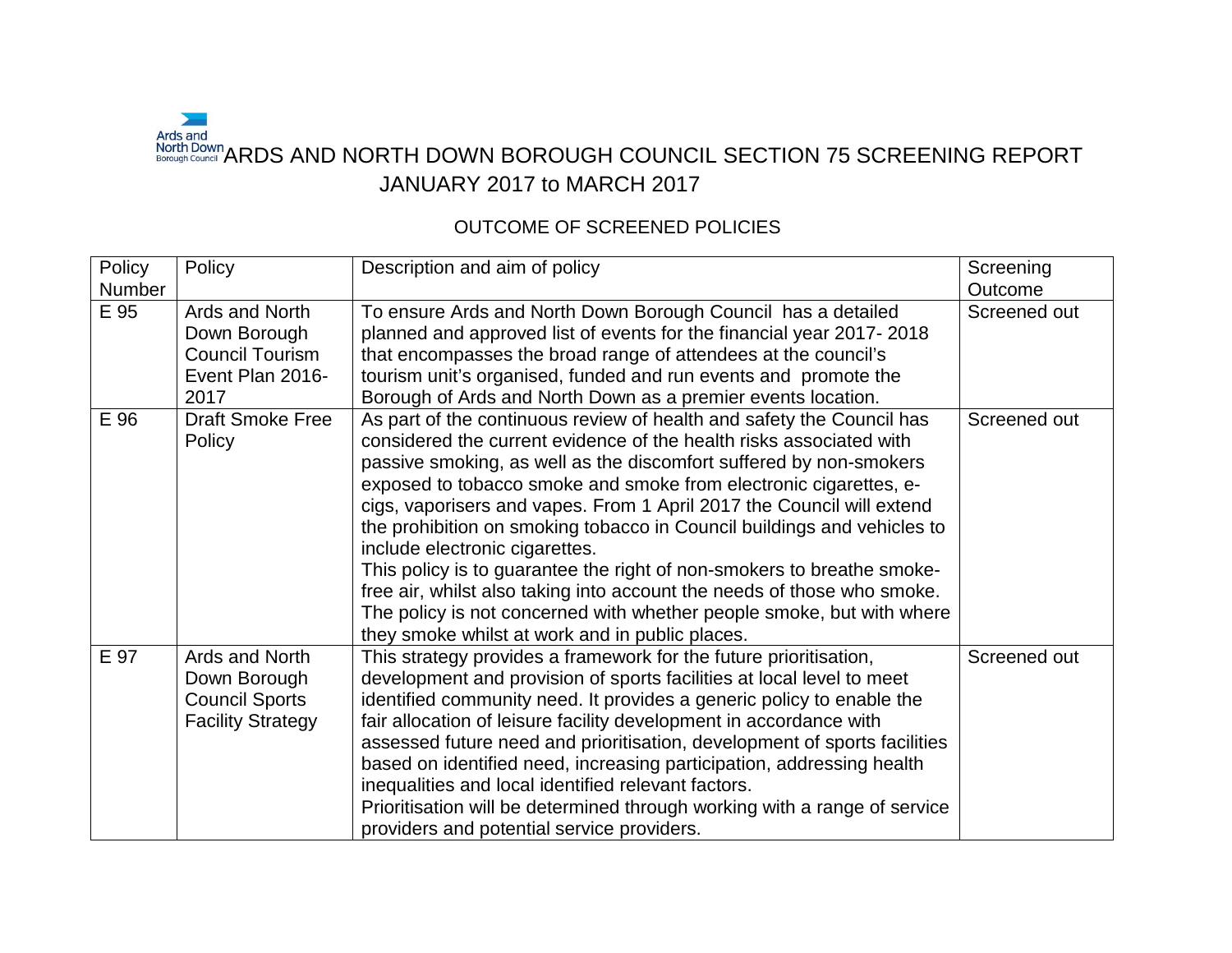| E 98  | Ards and North<br>Down Borough<br><b>Council Sports</b><br><b>Pitch Strategy</b><br>Review 2014 -<br>2020 | The Sports Pitch Strategic Review provides a framework for pitch<br>provision for the period 2014 to 2020. It identifies the stock of pitches,<br>their usage and condition to identify a baseline for consideration of<br>future provision. The strategy considers the range of sports that need<br>to be accommodated across the Borough.<br>The assessment also has considered Sport 'NI' 'Bridging the Gap'<br>report, actual supply, demand for and capacity of playing pitches within<br>the Borough including council pitches, as well as private provision,<br>voluntary sector and education pitches that provide community use.<br>The policy considers travel distance, shortfall of pitches and priorities<br>for future investment and looks at the potential to use school facilities<br>and the need requirements of intermediate league clubs and Irish<br>Football Association small sided games. | Screened out |
|-------|-----------------------------------------------------------------------------------------------------------|--------------------------------------------------------------------------------------------------------------------------------------------------------------------------------------------------------------------------------------------------------------------------------------------------------------------------------------------------------------------------------------------------------------------------------------------------------------------------------------------------------------------------------------------------------------------------------------------------------------------------------------------------------------------------------------------------------------------------------------------------------------------------------------------------------------------------------------------------------------------------------------------------------------------|--------------|
| E 100 | Feasibility to<br>provide<br>Greenways in<br>three locations<br>within the Borough                        | Ards and North Down Borough Council are required to complete an<br>application process to receive funding to carry out a feasibility study on<br>the potential development of three greenways.<br>The Council aim is to receive this funding to enable the creation or<br>sustainability of three identified greenways.                                                                                                                                                                                                                                                                                                                                                                                                                                                                                                                                                                                            | Screened out |
| E 101 | Policy on<br>prohibition of<br>access and use of<br><b>Council facilities</b>                             | This policy sets out circumstances under which persons may be<br>prohibited from accessing and using Council facilities and the<br>arrangements for administering such prohibitions. In such<br>circumstances, continued maltreatment of staff and disregard for terms<br>and conditions of use of facilities is unacceptable and this policy is<br>required to assist in mitigating against such abuses.                                                                                                                                                                                                                                                                                                                                                                                                                                                                                                          | Screened out |
| E 102 | Learning and<br>Development<br>Strategy for<br><b>Elected Members</b>                                     | This Strategy details the approach by Ards and North Down Borough<br>Council to Elected Member Learning and Development.<br>The aim of this policy is to ensure that Elected Members are<br>appropriately developed and supported so they can be effective in their<br>roles.                                                                                                                                                                                                                                                                                                                                                                                                                                                                                                                                                                                                                                      | Screened out |
| E 103 | North Down<br>Museum<br>Documentation<br><b>Policy Statement</b>                                          | This Policy is to ensure the information held in relation to the Museum<br>collections are accurate, secure, reliable and accessible.<br>The aim is to ensure that the council fulfil their guardianship,<br>stewardship and access responsibilities.                                                                                                                                                                                                                                                                                                                                                                                                                                                                                                                                                                                                                                                              | Screened out |